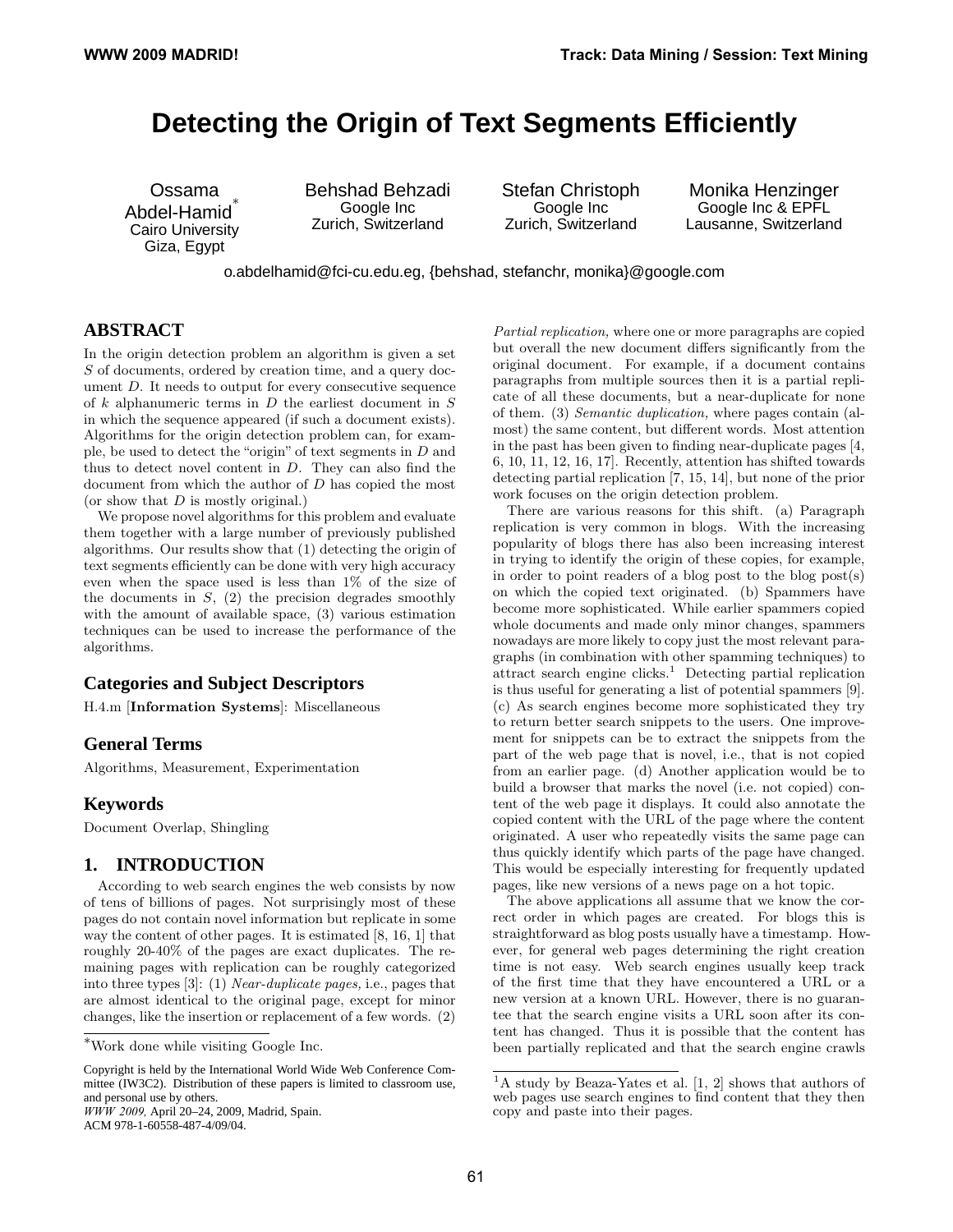the page that contains the copy before the origin. In this paper we do not address the problem of correctly ordering web pages (see instead the recent work by Bendersky and Croft [3] on this problem). Here we assume that such an ordering is given and we study how we can efficiently detect partial replication and its origin given such an ordering.

There are two challenges when building a system for detecting partial replication. One is the amount of data to be handled. Clearly, comparing every pair of documents is practically impossible. To avoid this one could build an index of all text fragments found in all documents. However, the size of such an index is proportional to the size of all the documents, which is in the order of hundreds of Terabytes for the whole web. Thus we use a different approach based on selection and hashing that uses a small fraction, e.g., 1%, of the space required for the full index. The second challenge comes from the fact that many documents have to be served very shortly after they were created. News and blogs are two categories of documents of this type. This requires that the system needs to be able to respond in real-time or very close to real time.

Based on these two challenges we are focusing on spaceefficient techniques for finding the origin of copied text segments in a stream of documents in real-time. We design new techniques for addressing them and discuss various design decisions. We then compare our techniques with previously published techniques for this or related problems. The results show that it is indeed possible to significantly decrease the amount of space needed while still generating high-quality results. As in prior art we call a sequence of  $k$  consecutive terms in a document a *shingle* [5, 6]. In this paper we focus on the following two problems. (1) Determine all terms in the document that do not belong to a copied shingle. Any maximal sequence of such novel terms is considered to be a novel segment in the document. (2) Determine the document  $D'$  where most of the content of a given document D originated. If  $D = D'$ , then more content is unique to D than copied from any single other source.

Our system uses the following architecture: Every shingle in the document is fingerprinted [13]. Then a selection algorithm determines which shingles to store in a hash table. The hash table stores for each shingle some additional information. For selected shingles for which there is a hit in the hash table the additional information is sent back to the algorithm. Based on this information we use various estimation techniques to determine which shingles are copied and from which document most of the content originated. Since we limit the size of the hash table to be much smaller than the size of all the documents, shingles frequently have to be evicted from the hash table. Thus, we also explore the impact of various eviction algorithms.

In summary, this paper contains the following contributions: (1) We present a new shingle selection algorithm called Hailstorm for selecting shingles to send to the hash table. We compare it with other existing shingle selection algorithms and show that it outperforms the existing ones. (2) We present a new eviction strategy for the items in the hash table which helps in keeping non-redundant and more useful shingles ("lucky shingles") for detecting future copying. We compare this new eviction strategy with various known strategies, like LRU. (3) We suggest a new technique called bridging for estimating the origin of all selected shingles in a document even though only information about a

very small number of shingles in the document is available. (4) We perform an extensive analysis of different algorithms on two real datasets and show that  $(1),(2)$  and  $(3)$  together provide the best solution for our problem.

The paper is organized as follows: In Section 2 we define formally the problem we are studying and present our system architecture as well as the different algorithms that we are evaluating. In Section 3, we describe our experimental setup and the results on two real-live datasets.

# **2. ALGORITHMS**

We study the following *origin detection problem*. Its input consists of three parts: (1) It contains a set  $S$  of sequences of tokens. For example, a sequence of tokens can be a document, consisting of a sequence of terms, or a DNA sequence, consisting of a sequence of nucleotide bases. For simplicity, we refer to a sequence of tokens in  $S$  as a *document*, even though all of our techniques apply to the more general setting. Each document in  $S$  has a unique timestamp or, more generally, the documents are totally ordered with no ties. We refer to documents that are smaller in this order as being earlier and to documents that are larger in this order as being later. (2) The "query" part of the input consists of an additional sequence  $D$  of tokens, referred to as *query* document D. (3) The last part of the input is a parameter k. We refer to a sub-sequence of  $k$  consecutive tokens of a document as a k-shingle or shingle. The algorithm outputs for every shingle s in  $\overline{D}$  the earliest document  $D'$  of  $S$  that contains s. We call D' the *origin* of shingle s. If  $D' \neq D$ , we call s a *copied* shingle, otherwise s is a *new* shingle. Note that shingles can overlap in up to  $k-1$  tokens, i.e., they correspond to sliding windows of the document. We say a token is covered by a shingle s if the token is one of the tokens in the sub-sequence that forms s.

The origin detection problem can be used to find novel content in documents as follows: Assume that an earlier version  $D_0$  of a document  $D_1$  belongs to S and that  $D_1$  is the query document. If a subsequence  $T$  of  $D_1$  is covered only by new shingles then this part of the document did not belong to  $D_0$ , otherwise the shingles would have been detected as being copied. Thus  $T$  is a novel text segment of  $D_1$ .

One algorithm to solve the origin detection problem is to convert every document in  $S$  into a set of shingles and to build an inverted index data structure for these shingles. This is the k-gram approach taken by Seo and Croft [15]. As they point out it requires a large amount of space, since every document of n tokens is represented by  $n-k+1$  shingles. Seo and Croft studied four different ways of selecting a subset of the shingles reducing the average number of shingles per document by a factor of 6. Their goal was, however, not to solve the origin detection problem, but to study how well these selection techniques work to detect partial overlap, considerable overlap, or almost complete overlap between documents.

We want to build a system whose space usage is much smaller. Thus we use the following two-step approach. (1) In the preprocessing step we hash the shingles that are selected from the documents in S together with per-shingle information into a fixed-size bucketed hash table. When a bucket becomes full, we evict one of its shingles. (2) In the subsequent *query step* we hash the shingles selected from the query document  $D$  into the hash table. When there is a "hit" for a shingle  $s$  in the hash table we retrieve the infor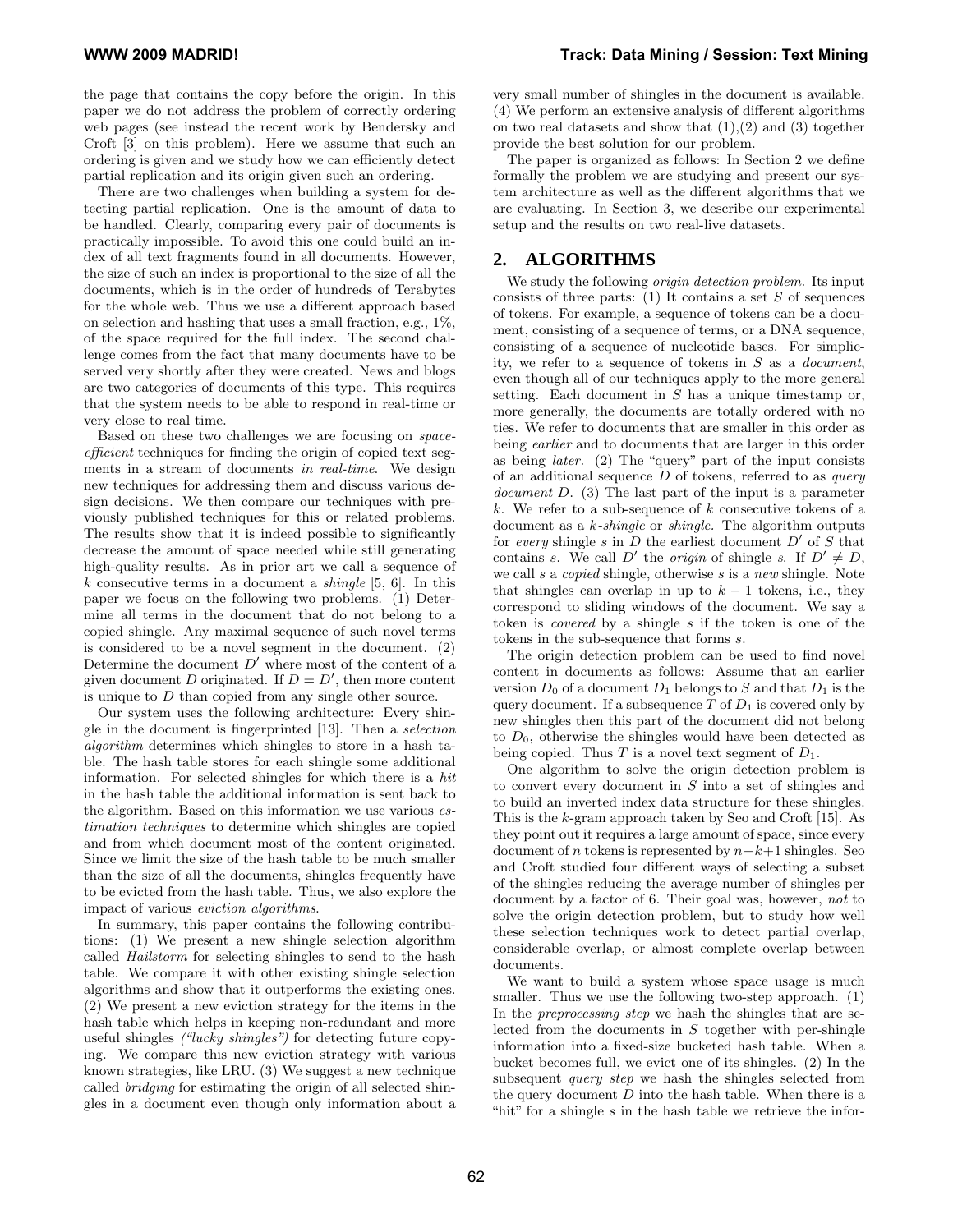mation stored for s. We then use the information collected from all "hits" to determine (or estimate) the origin of every selected shingle of D. Note that *both* steps require to select and hash shingles for a given document. The query step needs to additionally determine the origin of selected shingles. Thus, we partition our system into three algorithmic components, namely the selection phase, the hashing phase, and the estimation phase. In the selection phase a document D is converted into a sequence of shingles and a subset of shingles is selected. In the hashing phase each selected shingle is hashed into a hash table (in the order of selection), the hash table is updated, and potentially information about the shingle is returned. In the estimation phase the origin of every selected shingles is determined. The preprocessing step applies the selection and the hashing phase to each document in S. The query step applies the selection phase, the hashing phase, and in addition the estimation phase to the query document D.

To summarize, our main algorithmic differences to the work by Seo and Croft [15] are: (a) We assume that a fixed amount of space is given for solving the problem and we study how different algorithms work for different memory sizes. Note that fixing the amount of space is often preferable in the deployment of systems as increasing the size of the input set  $S$  does not lead to an increased space requirement, but instead to a (hopefully smooth) degradation of the output quality. To deal with the fixed space we experiment with various eviction strategies. (b) We study more shingle selection algorithms, namely all the algorithms that Seo and Croft evaluated (including Winnowing [14]), and additionally some new ones that we specifically designed to work well for our problem setup. (c) We add an "estimation phase" where we use information about other shingles in D to estimate the origin of shingles missing in the hash table.

# **2.1 Selection Phase**

In the selection phase a given document is converted into a set of selected shingles. For two of the selection algorithms described below (Hash-breaking and DCT) a given document is actually converted into a set of fingerprints that do not correspond to shingles in the document as defined above. However, to simplify our notation we call these fingerprints as well selected shingles. For the other algorithms the set of selected shingles is created as follows: (i) All the shingles of D are generated and each shingle is converted into a 62-bit  $fingerprint^2$ . (ii) Next a subset of shingles is selected, often based on their fingerprints. In the following we do not distinguish between a shingle and its fingerprint, i.e., we assume the internal representation of a shingle is its fingerprint. We describe next all our selection algorithms in detail.

All. Our baseline algorithm selects all shingles.

Every *l*-th  $(lth)$ . For a given integer *l* select every *l*-th shingle, i.e., select only the shingles that start at position  $0, l, 2l, 3l, \ldots$  in the document. This approach selects a  $1/l$ fraction of the shingles. We used  $l = 4, 6,$  and 8.

Modulo  $l$  (M-l). For a given integer  $l$  select a shingle iff its value is divisible by  $l$ . With Rabin's fingerprints the probability for a shingle to be divisible by  $l$  is  $1/l$ . Thus, this approach expects to select a  $1/l$ -fraction of the shingles. We experimented with  $l = 2, 3, ..., 8$ .

*Winnowing w [14] (W-w)*. Winnowing uses a second window size  $w$  and for each consecutive sequence of  $w$  shingles it outputs the shingle with the smallest fingerprint value. If there is no unique smallest shingle, the right-most smallest shingle is selected. Schleimer et al [14] showed that the expected number of shingles selected is a  $\frac{2}{w+1}$ -fraction of all the shingles. We experimented with  $w = 5, 6, ..., 9$ .

Revised Hash-breaking  $[15]$  (Hb-p). The original hashbreaking algorithm  $[5]$  first applies a hash function h to each token and then breaks the document into non-overlapping (text) segments at the tokens whose hash value is divisible by some fixed integer p. Then it fingerprints all the tokens that are contained in the segment. The expected number of fingerprints is a  $1/p$ -fraction of the shingles for longer documents. Seo and Croft [15] proposed a revised version of hash-breaking where segments of length less than  $p$  are ignored, removing "noisy" segments. Recall that we call the fingerprints of the segments selected shingles by abuse of notation. We experimented with  $p = 3, 4, ..., 8$ .

 $DCT$  [15] (Dct-p). DCT first breaks the document into non-overlapping text segments in the same way as hashbreaking. Next it constructs an integer representation of each text segment as follows: It treats the sequence of fingerprints of the text segments as a discrete time domain signal sequence and after normalizing the values applies a discrete cosine transform to it. The resulting coefficients are quantized and used to construct one 64-bit fingerprint for the text segment. The number of fingerprints equals the number of fingerprints for hash-breaking. The fingerprints produced by DCT are tolerant to small changes in the segment. Recall that we call these fingerprints selected shingles by abuse of notation. We experimented with  $p = 3, 4, ..., 8$ . Furthermore, we propose the following new algorithm:

Hailstorm *(Hs)*. The algorithm first fingerprints every token and then selects a shingle s iff the minimum fingerprint value of all k tokens in s occurs at the first or the last position of s (and potentially also in-between.) Due to the probabilistic properties of Rabin's fingerprints the probability that a shingle is chosen is  $\frac{2}{k}$  if all tokens in the shingle are different.

Winnowing fulfills this locality property [14]: Whether a shingle s is selected or not only depends on the shingles in the same windows as s and not on other shingles. Algorithms Modulo and Hailstorm fulfill an even stronger property, called context-freeness: Whether a shingle is selected or not only depends on the shingle itself and not on any other shingle in the document, i.e., any given shingle  $s$  is either selected in all documents containing it or is never selected. Furthermore, Winnowing guarantees that in each sequence of  $w + k - 1$  tokens at least one shingle is selected, i.e., it is not possible that no shingle is selected in an arbitrarily long sequence of tokens. Note that this could happen with Algorithm Modulo. Hailstorm gives an even stronger guarantee: Lemma 1 proves that for every token at least one shingle covering the token is selected. Thus, all tokens are covered by the selected shingles. We call this total coverage. Algorithm Every *l*-th also has this property as long as  $l \leq k$ . However, Hailstorm is the only shingle-based selection algorithm that is both context-free and guarantees total coverage.

LEMMA 1. In every document  $D$ , any token (except for the first or last  $k-1$  tokens) is covered by at least one  $k$ shingle selected by Algorithm Hailstorm.

 $^2$  Converting a string of characters into a single integer such that the probability of a collision is small is called fingerprinting. We use Rabin's fingerprints [13] throughout the paper.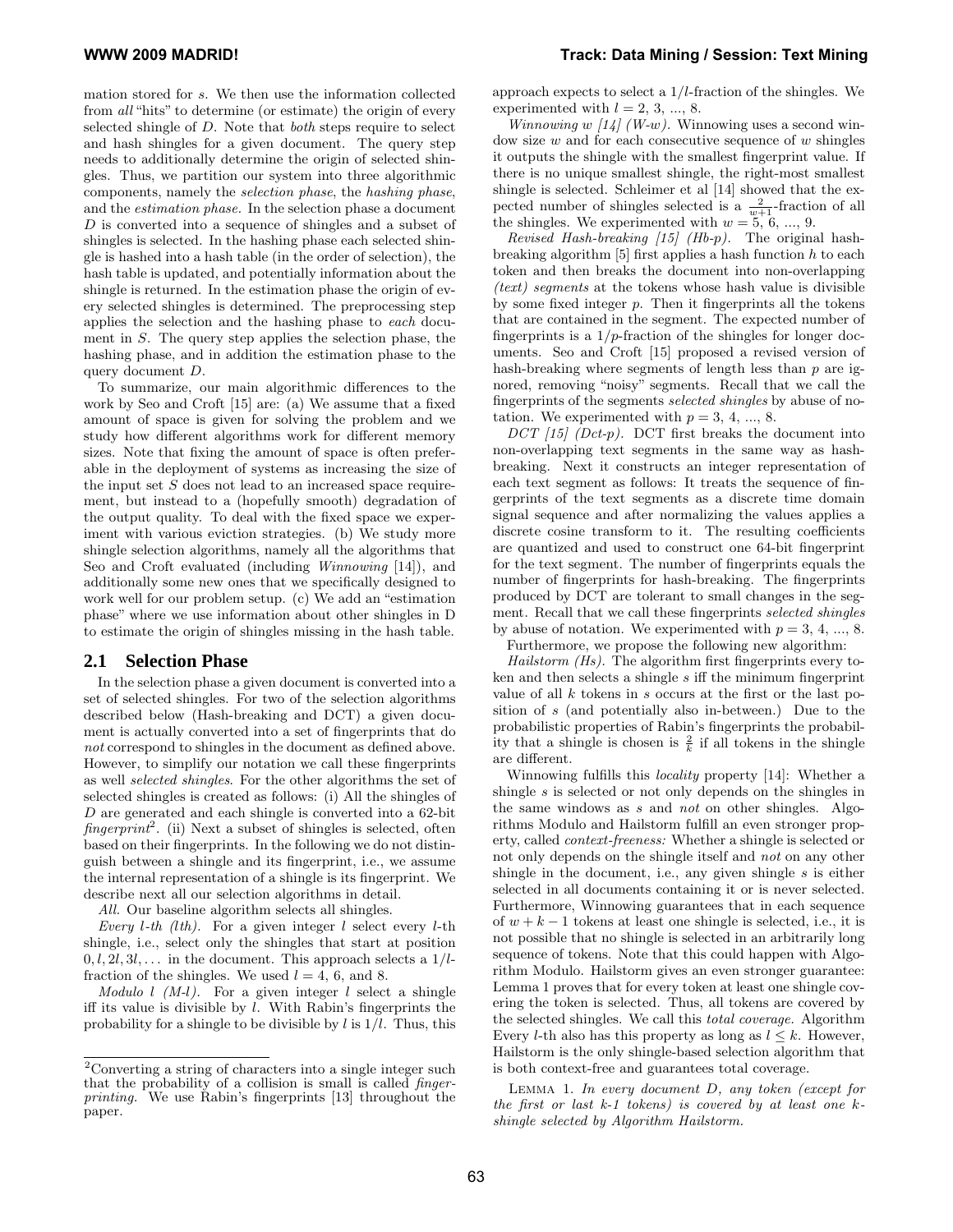PROOF. For a position  $p$  in  $D$  consider the interval of  $2k-1$  tokens centered around p and let x be the position of the smallest token in this interval. If  $x > p$  (resp.  $x \leq p$ ) then the k-shingle terminating (resp. starting) at  $x$  is selected and it covers  $p.$   $\Box$ 

All selected shingles are sent to the hash table. Thus, the amount of data sent to the hash table varies between different algorithms and different parameter settings.

For a real-time system the amount of data sent to the hash table (e.g. via rpc calls) dominates its running time. Thus we want to reduce the amount of data sent as much as possible without hurting the quality of the result. Note that there is a certain redundancy in the data sent to the hash table. Specifically, a shingle might be selected even though all its tokens are already covered by other selected shingles. Thus, we also propose and evaluate a "no complete overlap" version of the above algorithms that does not send these redundant shingles. It first selects all shingles, but before sending them to the hash table it makes a second pass over them and discards the selected shingles all of whose tokens are covered by selected, not-discarded shingles. This significantly reduces the data sent to the hash tables. It also reduces evictions from the hash tables and usually improves the quality of the results. Applying this technique to the algorithms  $M-p$ ,  $W-w$ , and  $Hs$  creates the algorithms  $NM-p$ ,  $NW-w$ , and  $NHs$ . Note that Every 8-th is a no-completeoverlap variant of Every-4th and All. There is no overlap in  $HB-p$  and  $DCT-p$ .

# **2.2 Hashing Phase**

Every selected shingle  $s$  is hashed into a fixed-sized hash table. The hash table is split into buckets, each storing the information for 64 shingles (see Section 3.5 for a discussion of bucket sizes).

For each shingle in the hash table its value plus some additional information described below are stored in the bucket. Each selected shingle s is hashed into one bucket, which is then searched to see whether it contains s. If s is found, part of the information stored with s in the hash table is updated, another part is sent back to be used in the estimation phase. When s is not found in its bucket, it is now inserted into the bucket together with all the necessary information, which was sent together with s to the hash table. If the bucket is already storing 64 shingles, then one of the shingles in the bucket is evicted to make space for s. We describe below different eviction policies.

The hash table is the main data structure used by the algorithm and dominates its memory usage. We want to understand the impact of different sizes of the hash table on the performance of various algorithms. Thus we experimented with eight different values for the hash table size m between  $20MB$  and  $5GB$ . The space needed to store a shingle s and its information varies between 14 bytes and 18 bytes depending on which eviction algorithm and which estimation algorithm we use. Since the number of shingles per bucket is fixed, the number of buckets in the hash table varies between different algorithms and different hash table sizes. Depending on the number of buckets the first 14 or more bits of a shingle are used to hash a shingle.

The per shingle information can contain up to five parts, namely (1) the fingerprint of s itself, (2) its origin  $D_s$ , (3) its offset in  $D_2$  (see below), and (4) information about neighboring selected shingles in  $D_s$ , and (5) information for the eviction algorithm. We now explain them in detail. (1) The fingerprint of s consists of 62 bits. Since at least the first 14 bits are encoded in the bucket index (no matter how many buckets there are), we only need 6 bytes to store the shingle itself<sup>3</sup>. (2) We use 8 bytes to store (a fingerprint of) its origin  $D_s$ . When a new shingle is inserted into a bucket, its origin is the document that we are currently processing. (3) Some of the algorithms in the estimation phase need the offset of s in  $D_s$ . The *offset* of a shingle s in a document  $D$  is the number of shingles that were selected in  $D$  before s in the shingle order of D. If the number is at least  $2^8$ , we compute its value modulo  $2^8$ , i.e., we use a one byte for the offset. (4) Some algorithms also use the first byte of the fingerprint of the selected shingle immediately preceding s and the first byte of the fingerprint of the selected shingle immediately succeeding  $s$  in  $D_s$ . Thus for these algorithms we keep these two bytes. (5) For the Copy-Count and the Lucky eviction algorithm we use one additional byte, while for the Random and LRU eviction algorithm, no additional byte is used. The use of this byte is explained in detail in the description of the eviction algorithms.

We study three classic eviction algorithms together with Lucky, a novel eviction algorithm that we propose:

 $Random(R)$ . Evict a random shingle from the bucket.

LRU. Each hash table bucket is treated as a queue of shingles. When a new shingle is inserted in the bucket it is placed at the end of the queue. Every time a shingle is searched for and found in the bucket, it is placed at the end of the queue. When a shingle needs to be evicted, the shingle at the front of the queue is evicted.

 $Copy-Count (CC)$ . When a new shingle is inserted into the bucket, its copy-count is set to one. Every time the shingle is searched for and found in the hash table the copy-count is incremented by 1. When a shingle needs to be evicted, the shingle with the smallest copy-count is evicted. When the counters for 10 shingles in a bucket reach 255, we divide all the counters by two.

Lucky  $(LS)$ . We keep a 1-byte lucky score, which is a weighted variant of the copy count, but with larger increments for "more important" shingles. The shingle with the smallest lucky score is evicted. For increments the idea is as follows: Assume a text segment  $R$  of shingles is copied from one document to another. The bridging technique in the estimation phase (described below) will allow us to guess that all of  $R$  was copied if we find the first and last shingle of  $R$ in the hash table. Thus we want the first and the last shingle of  $R$  to stay in the hash table and, hence, we increment the lucky score of them by more than 1. We also give some higher lucky score to the first and last shingle in the document since they have a good chance of becoming the first, resp., last shingle of some copied segment. Finally, we also slightly increase the lucky score of every  $y$ -th selected shingle in the document. Thus no matter which segment of the document is copied by later documents, there is a chance that a selected shingle not "far away" from the boundary of the copied segment is stored in the hash table. Now we describe the lucky algorithm more formally. We first hash

<sup>3</sup>When we need more than 14 bits to encode the bucket index, we could have stored fewer than 6 bytes per shingle. However, in the best case this would have increased the number of shingles stored in the hash table by at most 8%, which would have had no measurable effect on the performance (as our data shows).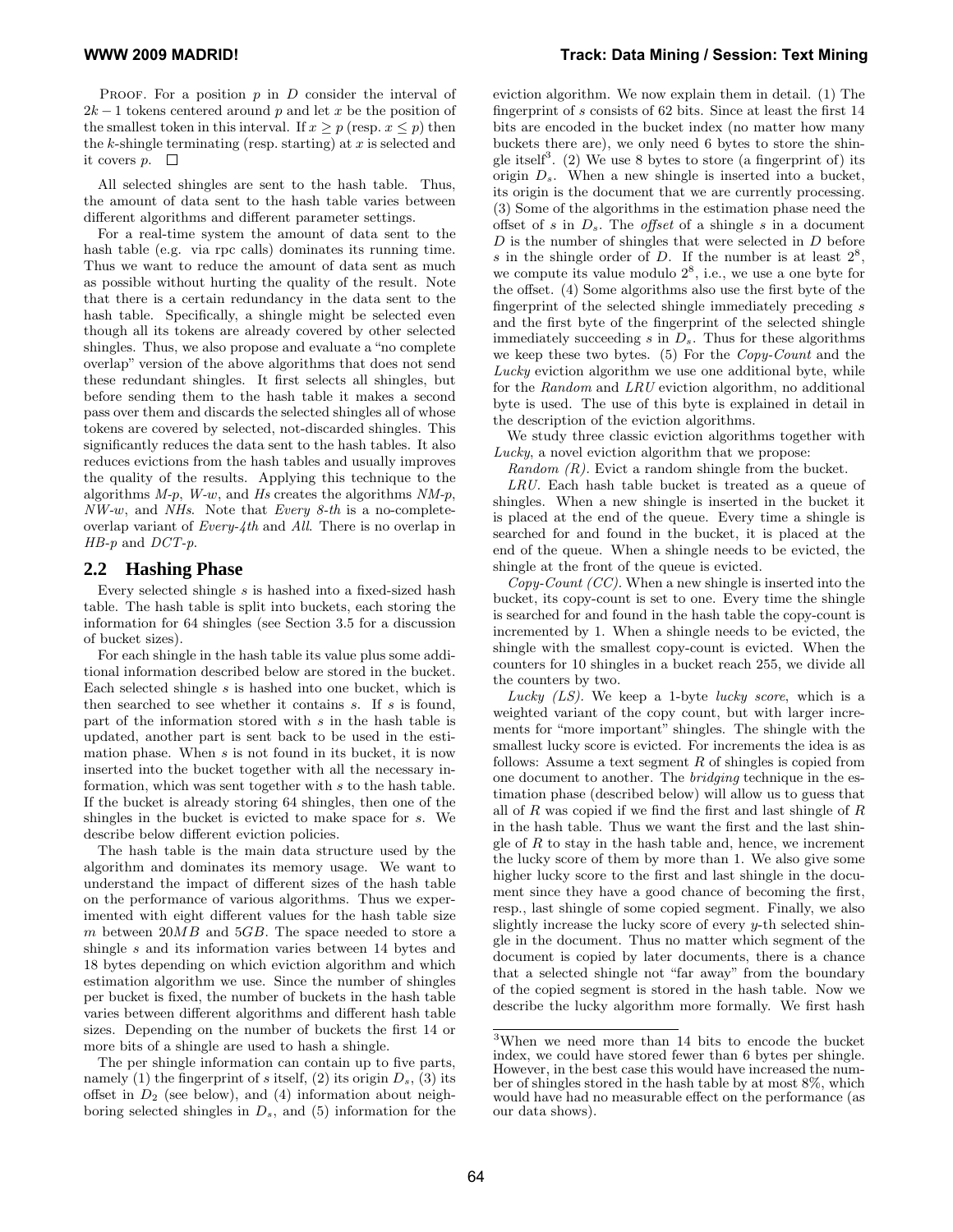all selected shingles of a document  $D$  to the hash table. Based on the shingle information stored in the hash table and various heuristics (described in the estimation phase) we determine all maximal sub-sequences of selected shingles of D that have been copied from the same origin. They are called copied block. We then update the lucky score of the selected shingles of D that are in the hash table or are inserted into it using the following rules: (a) The lucky score of every new shingle is set to 1, the lucky score of every other shingle is incremented by 1. (b) We additionally increase the lucky score of the first and the last shingles of a copied block by  $\lfloor \sqrt{b-2} \rfloor$ , where b is the size of the block. (c) If a shingle is the first or the last shingle of its document its lucky score is additionally incremented by 3. (d) For every  $y$ -th selected shingle in  $D$  the lucky score is additionally increased by 1. We set  $y = 7$ . (e) Whenever the average lucky score of all shingles in a bucket reaches some fixed limit, we divide all the lucky score fields by 2. This is necessary to make sure that the numbers do not become too large. After some preliminary experiments we set the limit to 11.

# **2.3 Estimation Phase**

The input to the estimation algorithm is the information retrieved from the hash table (if available) for all selected shingles from the query document D. The estimation algorithm outputs (a guess of) the origin for each selected shingle (whether it was found in the hash table or not) and nothing for not-selected shingles. We present four estimation algorithms. The baseline algorithm No Bridging (NB) only outputs origins for selected shingles that are found in the hash table. For them it reports their origin stored in the hash table. For all the other selected shingles it reports the current document as its origin. The other three estimation algorithms use additional information retrieved from the hash table to guess the origin of selected shingles that were not found in the hash table. If guessing is not possible, they also output the current document as origin.

Our second algorithm is called *Expansion*  $(E)$ . It uses the information about neighboring selected shingles. When a selected shingle  $s$  from  $D$  is found in the hash table, the algorithm compares the first byte of the immediately preceding and succeeding selected shingle of  $s$  in  $D$  with the corresponding information stored in the hash table. Whenever a match is found, the origin of the shingle  $s'$  with the match is set to be the origin of  $s$  if  $s'$  was not itself found in the hash table. Thus it is possible that we set the origin for up to two additional selected shingles even if they are not in the hash table.

The Bridging Algorithm (B) uses the offset of each shingle. Let s and  $s'$  be two selected shingles of  $D$  such that (a) the offset of s in  $D$  is less than the offset of s', (b) for both shingles the same origin was stored in the hash table, (c) the difference of their offsets in  $D$  is equal to the difference of their offset (in the origin) stored in the hash table and it is smaller than a given limit  $T$ , and (d) none of the shingles that occur after s and before s' in  $\overrightarrow{D}$  fulfill all (a), (b) and (c). When all these conditions hold, we assume that the whole block between  $s$  and  $s'$  was copied from the (common) origin of  $s$  and  $s'$  and thus we label all selected shingles between s and s' as having the same origin as s and s'. We say that we are *bridging* between s and  $s'$ . Note that the endpoint of one bridge can be the start point of the next bridge. Thus two bridges of length 50 can "bridge" the same shingles as one bridge of length 100. We set  $T = 30$ , but we also experimented with different values of T, see Section 3. Given all selected shingles of  $D$ , their offsets and their origins (if any), all bridges of  $D$  can be found in time linear in the number of selected shingles using a hashing-based approach.



Figure 1: Bridging and Expansion

Figure 1 illustrates the bridging and expansion concepts. It shows the shingles of two documents A and B. Document B is created later and copies 7 shingles from  $A(A_5...A_{11},$ indicated by arrows). Suppose that while processing document  $B$  we only find the two black copied shingles in the hash table:  $B_7$  as a copy of  $A_5$  and  $B_{11}$  as a copy of  $A_9$ . If any of the shingles  $B_8$  to  $B_{10}$  are selected, bridging would predict correctly that they are copied from the same origin A, even though they are not in the hash table. Furthermore,  $B_8$ ,  $B_{10}$  and  $B_{12}$  could also be detected as copies based on expansion. Copied shingle  $B_{13}$  remains undiscovered.

Our fourth variant is called Bridging with Expansion (BE). It uses the offset and the information about neighboring selected shingles. We bridge between two shingle  $s$  and  $s'$  iff conditions (a) - (d) from bridging and these two additional conditions hold: (e) the first byte of the selected shingle immediately succeeding  $s$  in  $D$  matches the corresponding information in the hash table and (f) the first byte of the selected shingle immediately preceding  $s'$  in  $D$  matches the corresponding information in the hash table. Additionally BE applies the expansion techniques. Note that the shingle origins that the refined bridging heuristic and the expansion heuristic output never contradict each other.

# **3. EVALUATION**

### **3.1 Description of the data sets**

We evaluated our algorithms on two data sets, namely on a collection of 8.6 million blogs, called the blogs data set, and on a collection of 1.3 million German web pages from the .ch domain, called the Swiss data set. The blogs data set is ordered according to the time when the blog was posted. These blogs were collected over 10 days in January 2006, at a rate of 866,000 blogs per day. The Swiss data set consists of web pages crawled in August 2008 and is in crawl order. All these documents contain at least 45 tokens, i.e., alphanumeric sequences. We omit smaller documents because we observed that frequently their main content is not their text but a picture or a video that is contained or can be downloaded from the document. The documents in the blogs data set consist only of the actual user posts and do not contain the frame information that appears around the posts. In the Swiss data set frames were not removed, but all the HTML meta data was removed.

We experimented with shingle size  $k = 6$  and  $k = 8$  and achieved slightly better results for 8. Thus we only report results for  $k = 8$ . This corresponds to phrases of 8 terms and thus allows for a fairly fine-grain origin detection.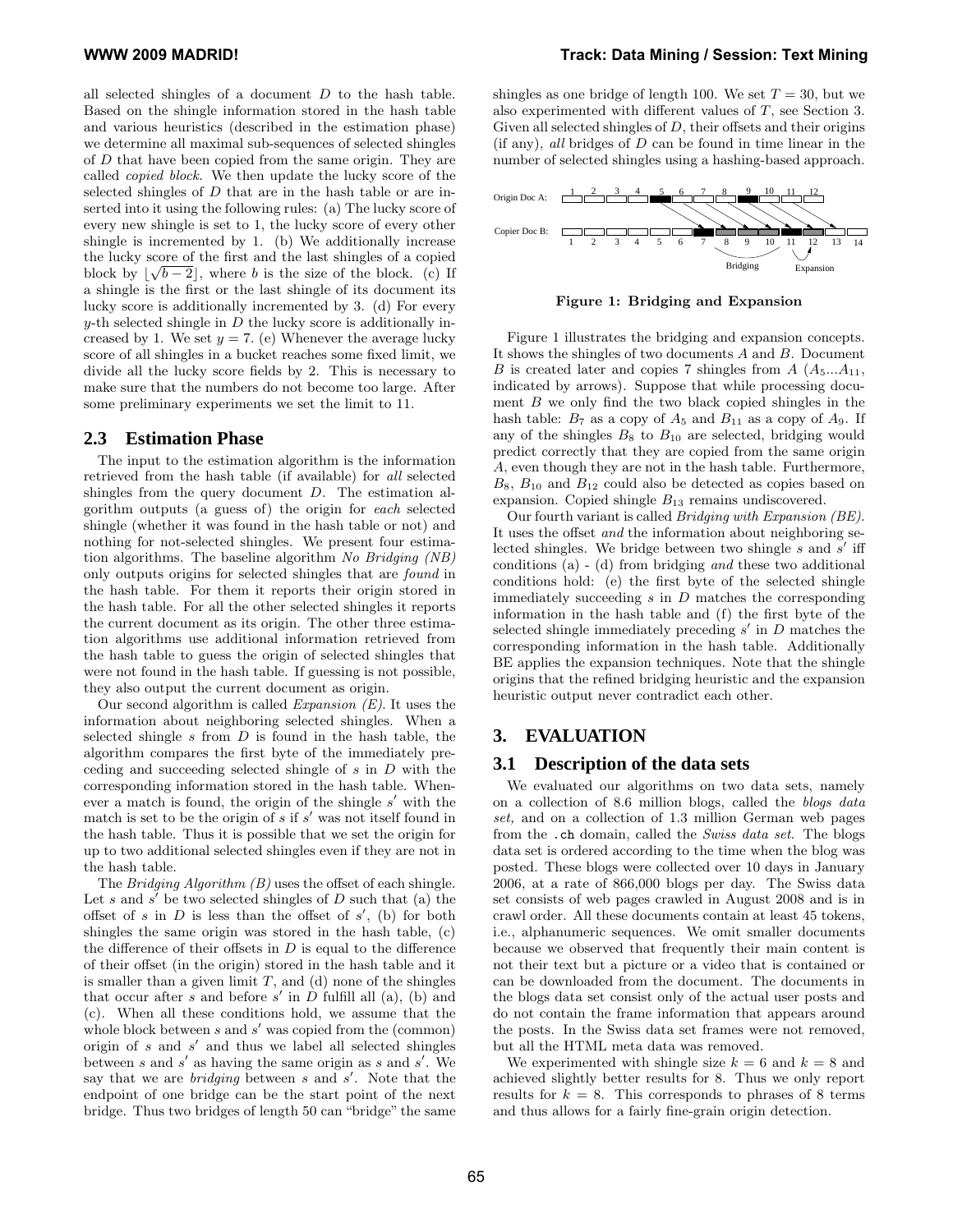Recall that in the origin detection problem there is an initial set  $S$  of documents and a query document  $D$  We describe now how we constructed for each of the above data sets an initial set S and a set of query documents. To determine the origin of every shingle we first ran our system without shingle selection and with enough memory to hold all shingles. For each query document  $D$ , the most copied *origin* is a document  $\overrightarrow{D}'$  that is the origin for the largest number of shingles in  $D$ . If the number of shingles in  $D$ with most copied origin  $D'$  is 10% larger than the number of shingles for any other individual origin, then we call  $D'$  the *dominant origin*. One of our evaluation metrics is to measure for how many documents we correctly identify the dominant origin. The metric uses the dominant origin and not the most copied origin, since the most copied origin is not necessarily unique and the dominant origin is more stable against small changes in the algorithms. Not all documents have a dominant origin but in our data sets most do, namely 94% of the documents in the blogs data set and 92% in the Swiss data set.

With this metric in mind we constructed for each of the two data sets the initial set  $S$  and the set of query documents as follows. (1) We determined the last 100k documents that have a dominant origin. They form the set of query documents. (2) The initial set  $S$  is formed by all documents in the data set (no matter whether they have a dominant origin or not) that occur before all of the query documents.

| $_{\rm data}$ | # of      | # of        | $avg \# of$ | with   | avg size | shingle |
|---------------|-----------|-------------|-------------|--------|----------|---------|
| set           | docu-     | shingles    | shingles    | dom.   | of cop.  | copy    |
|               | ments     |             | per doc     | origin | blocks   | ratio   |
| blogs         | 8.666.731 | 1.71 bil.   | 197         | 94%    |          | 0.36    |
| <b>Swiss</b>  | 1,360,393 | $0.78$ bil. | 570         | 92%    | 13       | 0.16    |

Table 1: Various statistics of our data sets.

Table 1 gives a few statistics about the two data sets, showing that the average number of shingles per document is almost a factor of three larger for the Swiss data set than for the blogs data set. This confirms the intuition that blogs posts are usually small. The table also gives the shingle copy ratio, the ratio of the number of copied shingles by the total number of shingles. It is 36% for the blogs data set and 16% in the Swiss data set. Recall that we call a maximum sequences of selected shingles with the same origin a copied block. In the blogs data set the average number of tokens in a copied block is 17, in the Swiss data set it is 13. <sup>4</sup> All this data shows that in blogs more and longer text segments are copied than on the web in general.

As mentioned before we evaluated the algorithms on eight different hash table sizes  $m$  between 5GB and 20MB. Table 2 shows for each size the percentage of all shingles that fit into the hash table at one time. It varies between 34% for 5GB and 0.1% for 20MB on the blogs data set and between 58% and 0.2% on the Swiss data set. Thus  $m = 100MB$ corresponds to storing about 1% of the space required for all documents in S.

| m                                                                                                                        | $\vert 5000 \vert 2000 \vert 1000 \vert 500 \vert 200 \vert 100 \vert 50 \vert 20 \vert$ |  |  |  |  |
|--------------------------------------------------------------------------------------------------------------------------|------------------------------------------------------------------------------------------|--|--|--|--|
| Blogs   34.2   13.7   6.8   3.3   1.4   0.7   0.3   0.1                                                                  |                                                                                          |  |  |  |  |
| $\vert$ Swiss $\vert$ 57.5 $\vert$ 23.0 $\vert$ 11.5 $\vert$ 5.8 $\vert$ 2.3 $\vert$ 1.2 $\vert$ 0.6 $\vert$ 0.2 $\vert$ |                                                                                          |  |  |  |  |

Table 2: Different hash table sizes  $m$  in MB and the percentage of all shingles that fit into the hash table at one time (in percent) for both datasets.

# **3.2 Evaluation metric**

We used three metrics to evaluate our algorithms. The first metric, selected shingles ratio (ssr), is the percentage of all shingles that are selected. Since only the selected shingles are sent to the hash table, ssr measures the data transfer to the hash table. We use ssr as a measure of the total traffic between the hash table and the algorithm even though it only measures the amount of data sent to the hash table and not the amount of data returned from the hash table because the latter is negligible in comparison to the former. The reason is that (a) the "hit ratio" in the hash table is only 2-3%, i.e., we return data for only 2-3% of the shingles that are sent to the hash table and (2) the data returned per shingle consists of up to 11 bytes (its origin and up to three additional bytes) and thus it is not much larger than the data sent to the hash table which contains as a minimum the 8-byte fingerprint of the shingle. Since we want to build a real-time system it is important that ssr is small enough: The time for transferring the data by far dominates the running time of the system. Unlike the metrics below ssr does not measure the quality of the output. Thus any algorithms with small enough ssr to allow real-time processing is suitable, i.e., we selected as "best" algorithm the algorithm with highest-quality output out of all algorithms with sufficiently small *ssr*. After some experimentation with our system we decided that ssr should be no larger than 25%. However, this threshold can be different for different system.

Our other two metrics measure the result quality of the various algorithms. The dominant origin (DO) metric measures the percentage of query documents for which the algorithm correctly identifies the dominant origin. This models the application where we point the reader of a blog to the blog from which most of the copying happened. If most of the shingles of a document are not found in the hash table, then the document itself is its own dominant origin. For 62% of the query documents in the blogs data set and for 69% in the Swiss data the query document is its own dominant origin. Thus a trivial baseline algorithm that always outputs the document itself as its dominant origin would achieve a DO value of 62\%, resp. 69\%. For evaluating an algorithm we computed the DO performance for eight different hash table sizes m, but for space reasons we usually omit a few. We also give the *average DO* score, i.e. the average DO value over all eight different values of m.

The third metric measures how well we can determine "new" content in a document. We call a token in a query document D a fresh token if none of the shingles it belongs to are found in the hash table when D is processed. A token that is not fresh is called old. After determining the origin of every selected shingle in  $D$  the estimation algorithm makes a second pass over  $D$  and outputs either fresh or old for every token. Note that fresh does not mean that the token has never occurred in any of the preceding documents, only that it has not be seen in this context in the preceding

<sup>4</sup>These numbers are sightly inflated by the fact that we cannot identify text segments with less than  $k = 8$  tokens as copied blocks.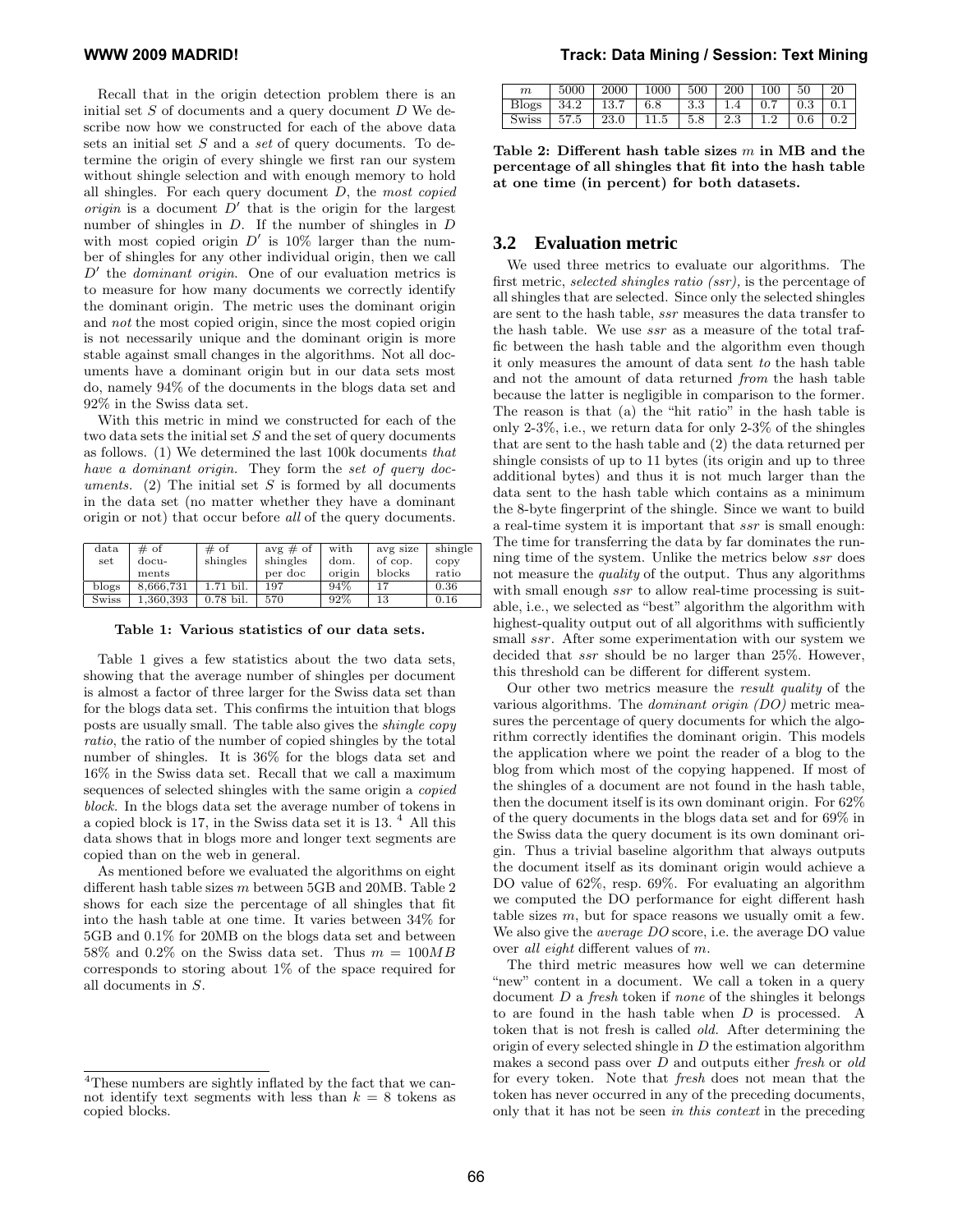documents. Using a system with no selection and sufficient memory to store all shingles we determined the correct label for each token. For the query documents in the blogs data set 57% of the tokens are fresh, for the Swiss data set 61% of the tokens are fresh<sup>5</sup>. The *token freshness*  $(TF)$  metric measures the percentage of tokens out of all tokens that are correctly labeled as fresh or old. Thus, a trivial baseline that outputs fresh for every token would achieve a TF value of 57%, resp. 61%, on the two data sets. We also give the average TF score, i.e. the TF metric averaged over all eight different hash table sizes.

To simplify the comparison of algorithms we also compute the arithmetic mean of the average DO score and the average TF score of an algorithm and call it the overall score.

### **3.3 Overview of the experiments**

We ran two versions of each selection algorithm, one with random eviction and no estimation, i.e. the baseline algorithm NB, and one with lucky eviction and BE estimation. Based on the results for the selection algorithms, we chose the best performing selection algorithm and All as a "no-selection" baseline. For these two selection algorithms we then experimented with the four different eviction algorithms without any bridging or expansion. In a third set of experiments we then evaluated the same two selection algorithms and the best two eviction algorithms with the four different estimation algorithms.

### **3.4 Comparison of the selection algorithms**

We have seven types of selection algorithms, some with various choices of parameters and some with a no-completeoverlap variant. This results in 42 different selection algorithms. Table 3 lists the *ssr* value in the blogs data set<sup>6</sup> for each of the 33 selection variants with sufficiently small ssr value (i.e. ssr  $\leq 25\%$ ) which we evaluated in our further experiments. We also evaluated Algorithm All as a baseline algorithm, even though its ssr is 100%. Table 3 shows how changing the parameter for each algorithm changes its ssr value. It also shows that the no-complete-overlap versions have a significantly smaller *ssr* value than their original counterparts, e.g., the ssr of W8 is 23.5%, while the ssr of NW8 is only 17%.

|                         | Every $l$ -th                             |                         | Modulo <i>l</i>                 |                 |            |                 |  |
|-------------------------|-------------------------------------------|-------------------------|---------------------------------|-----------------|------------|-----------------|--|
| 4th                     | 6th                                       | 8th                     | NM2                             | NM3             | M4         | NM4             |  |
| 25%                     | 17%                                       | $13\%$                  | 15%                             | 15%             | $25\%$     | 14\%            |  |
|                         |                                           |                         | Modulo <i>l</i>                 |                 |            |                 |  |
| M5                      | NM5                                       | M6                      | $N\overline{M6}$                | M7              | NM7        | M8              |  |
| $20\%$                  | 14%                                       | $16\%$                  | $12.5\%$                        | 14%             | 11%        | $12\%$          |  |
|                         |                                           |                         | $\overline{\text{Winnowing}}$ w |                 |            |                 |  |
| $\overline{\text{NW5}}$ | $\overline{\text{NW}}6$                   | $\overline{\text{NW7}}$ | W8                              | NW <sub>8</sub> | W9         | NW9             |  |
| $16\%$                  | 17%                                       | $16.5\%$                | 23.5%                           | $17\%$          | 21%        | $16\%$          |  |
|                         | same ssr as $HB-p$ )<br>$_{\rm Det}$ $_p$ | Hailstorm               | $M-l$                           |                 |            |                 |  |
| $_{\rm Det3}$           | Det4                                      | $_{\rm Det5}$           | $_{\rm Det6}$                   | $_{\rm Det8}$   | <b>NHs</b> | NM <sub>8</sub> |  |
| $20\%$                  | $15\%$                                    | $12\%$                  | $10\%$                          | 8%              | 17%        | $10\%$          |  |

### Table 3: Percentage of shingles sent to the hash table by the selection algorithms in the blogs data set.

We ran each of these 33 selection algorithms together with two versions for the eviction and estimate phases, namely with random eviction and no estimation (Version A), and with lucky eviction and BE estimation (Version B). We chose these two versions as they represent the two extreme cases of eviction and estimation. Version A assumes no further intelligence is used, while Version B is our best combination of eviction and estimation algorithms (see below.) Running all algorithms with these two versions resulted in 66 average DO and 66 average TF scores. We then picked in each type of selection algorithm the variant that performed best, based on the overall score. We chose according to the overall score as we are interested in both metrics and there is no algorithm that performs best in both metrics. Interestingly, for each type of algorithm the same parameter choices performed best on both data sets. These are NHs, 4th, NW8, NM3, Hb3, and Dct8. We call them the (overall) best performing selection algorithms and report their DO performance on the blogs data set in Table 4 and 5.

| m                  | All  | $\overline{\mathrm{NHs}}$ | 4th  | $\overline{\text{NW8}}$ | $\overline{\mathrm{NM3}}$ | $\overline{\text{Hb}}3$ | $\overline{\rm Det}8$ |
|--------------------|------|---------------------------|------|-------------------------|---------------------------|-------------------------|-----------------------|
| 5000               | 83.2 | 98.8                      | 89.5 | 98.2                    | 96.7                      | 96.9                    | 90.0                  |
| 2000               | 79.8 | 97.3                      | 83.2 | 96.2                    | 95.7                      | 95.6                    | 90.0                  |
| 1000               | 77.2 | 84.6                      | 78.5 | 84.3                    | 85.1                      | 84.6                    | 89.5                  |
| 500                | 75.7 | 79.8                      | 76.5 | 79.5                    | 79.4                      | 79.3                    | 82.8                  |
| 200                | 74.3 | 77.5                      | 75.1 | 77.3                    | 77.3                      | 77.1                    | 77.6                  |
| 100                | 73.6 | 75.8                      | 74.0 | 75.7                    | 75.7                      | 75.6                    | 76.3                  |
| 50                 | 73.2 | 74.7                      | 73.4 | 74.6                    | 74.6                      | 74.6                    | 75.3                  |
| 20                 | 72.9 | 73.7                      | 72.8 | 73.6                    | 73.7                      | 73.6                    | 74.0                  |
| $AvgD\overline{O}$ | 76.2 | 82.8                      | 77.9 | 82.4                    | 82.3                      | 82.2                    | 81.9                  |

Table 4: Blogs data set: the DO score (in %) of the best performing selection algorithms for different hash table sizes (in MB) when combined with random eviction and no estimation. The maximum in each row is highlighted.

| $\boldsymbol{m}$ | All  | NHs  | 4th  | NW <sub>8</sub> | NM3  | Hb3  | $_{\rm Det8}$ |
|------------------|------|------|------|-----------------|------|------|---------------|
| 5000             | 99.2 | 98.5 | 88.9 | 98.0            | 96.3 | 96.8 | 85.1          |
| 500              | 90.6 | 93.7 | 86.0 | 92.9            | 92.0 | 91.8 | 85.1          |
| 50               | 79.7 | 84.3 | 79.6 | 83.5            | 83.1 | 82.5 | 82.8          |
| AvgDO            | 88.0 | 91.0 | 84.0 | 90.2            | 89.3 | 89.2 | 84.1          |

Table 5: Blogs data set: the DO score (in %) of the best performing selection algorithms for different hash table sizes (in MB) when combined with lucky eviction and BE estimation.

Based on this data we can draw four conclusions for the blogs data set: (1) The DO performance gradually decreases with  $m$  (more or less smoothly depending on the algorithm). (2) Version B clearly outperforms Version A. (3) The nocomplete-overlap version of an algorithm usual has a higher DO performance than the original version. The only exception is Every-4th that slightly outperforms Every-8th. (4) Smart selection clearly helps. Even though some selection algorithms select many more shingles, they actually perform worse in the DO metric. The most extreme case is Algorithm All which is the worst algorithm in combination with Version A, even though it selects all of its shingles. However, also Algorithm W5 (not shown in the table) with an ssr value of 34% performs quite poorly with an average DO value of 80.0% in combination with Version A. (5) Out of the overall best performing Algorithms NHs has the highest average DO score in both versions. Additionally, for almost all memory sizes its performance is close to the top performance for that memory size, i.e., it adjusts very well to different hash

 $^{5}\mathrm{We}$  believe that the fact that frames are not removed from the Swiss data set is responsible for this relatively small percentage of fresh tokens in the Swiss data set.

 $\overline{6}$ The ssr values for the Swiss data set are almost identical.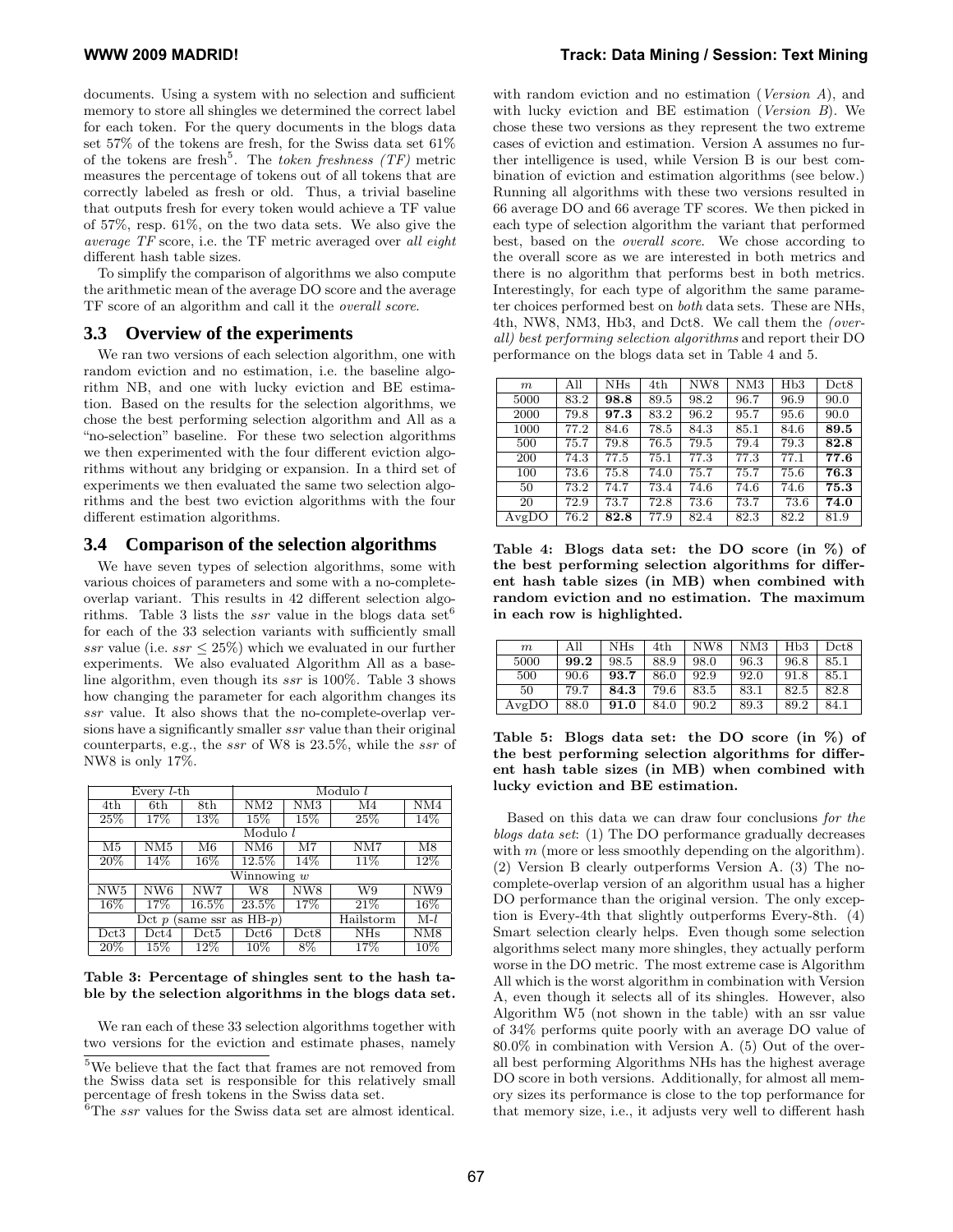Other variants of Dct exhibit a similar behavior. Swiss data set. Conclusions (1)-(5) hold also for the Swiss data set (details omitted for space reasons) with the following slight adjustments: The performance of NHs is slightly lower (80.5%) for Version A and slightly higher (92.0%) for Version B. In Version A, NM7 outperforms NHs with a DO score of 81.7%, mostly because it performs very well for  $m = 500MB$ . In Version B, Algorithm NHs has the top DO score. Conclusion (6) does not hold on the Swiss data set: All types of Dct performed poorly for all memory sizes. Thus we conclude that the results of DCT for our problem setting are inconclusive and deserve further study.

200MB resulting is a very poor performance for  $m = 5GB/$ 

Next we analyze the token freshness metric. Table 6 shows the results for the overall best performing algorithms for the blogs data set. We draw the following conclusions from them and the omitted data for the Swiss data set: (1) As with the DO metric the token freshness decreases gradually as m decreases. (2) Version B slightly outperforms Version A. (3) Algorithm All performs best. Algorithm NHs performs second best, it is the algorithm with highest average TF score for all algorithms with  $ssr \leq 25\%$ .

| m     | All  | <b>NHs</b> | 4th  | NW8                                          | NM3  | Hb3  | $_{\rm Det8}$ |
|-------|------|------------|------|----------------------------------------------|------|------|---------------|
|       |      |            |      | Version A: Random Eviction $+$ No Estimation |      |      |               |
| 5000  | 97.7 | 93.7       | 89.7 | 93.4                                         | 91.6 | 90.7 | 87.5          |
| 500   | 86.9 | 86.2       | 82.7 | 86.2                                         | 84.9 | 84.8 | 84.4          |
| 50    | 78.2 | 77.2       | 75.0 | 77.3                                         | 76.5 | 77.1 | 77.3          |
| AvgTF | 85.7 | 84.5       | 81.1 | 84.3                                         | 83.2 | 83.1 | 82.5          |
|       |      |            |      | Version B: Lucky Eviction + BE Bridging      |      |      |               |
| 5000  | 98.4 | 93.6       | 89.7 | 93.5                                         | 91.7 | 90.8 | 86.2          |
| 500   | 90.5 | 89.6       | 85.1 | 89.4                                         | 88.1 | 88.1 | 85.9          |
| 50    | 81.4 | 81.6       | 77.9 | 81.4                                         | 80.5 | 81.6 | 82.7          |
| AvgTF | 87.9 | 87.2       | 83.2 | 87.0                                         | 85.8 | 86.0 | 84.6          |

Table 6: Blogs data set: the TF score (in %) of the best performing selection algorithms for different hash table sizes (in MB).

| $\mathrm{Data}\&$ | All  | NHs  | 4th  | NW8  | NM <sub>3</sub> | Hb3  | $_{\rm Det8}$ |
|-------------------|------|------|------|------|-----------------|------|---------------|
| Version           |      |      |      |      |                 |      |               |
| Blogs A           | 81.0 | 83.6 | 79.5 | 83.4 | 82.7            | 82.6 | 82.2          |
| Blogs B           | 87.9 | 89.1 | 83.6 | 88.7 | 87.6            | 87.6 | 84.3          |
| Swiss A           | 80.9 | 81.6 | 76.0 | 81.4 | 81.8            | 81.1 | 79.3          |
| Swiss B           | 90.6 | 88.0 | 79.2 | 87.6 | 87.7            | 86.7 | 59.7          |

Table 7: The overall score, i.e., the mean of the average DO and the average TF metric (in percent) on both data sets and both versions for the best performing selection algorithms. The maximum in each row (ignoring All) is highlighted.

Table 7 gives the overall score for the best performing algorithms and for the baseline algorithm All for both data sets and both versions. Ignoring All (which has an ssr value of 100%) NHs performs best for three combinations and is close to the best algorithm (NM8) in the fourth combination.

Thus we use NHs in our experimentation for the eviction and the estimation phase. Algorithm NW8 is the second best algorithm.<sup>8</sup> It is interesting to note that the best performing algorithms, i.e., the algorithms with highest overall score are all "no-overlap" algorithms. The corresponding "overlap" algorithms select more shingles, which always results in a higher TF score and in most cases results also in a lower DO score. For example, Hs with Version B on the blogs data set has an average DO score of 89.8% and a TF score of 87.6%, resulting in an overall score of 88.7%, while the corresponding numbers of NHs are 91.0%, 87.2%, and 89.1%.

### **3.5 Comparison of eviction algorithms**

For the best performing selection algorithm NHs and for the baseline algorithm All we compared the performance of all four eviction algorithms without any estimation, i.e. with the estimation algorithm NB. Table 8 gives the results for the DO metric and the TF metric on the blogs data set. It shows that copy count gives the best DO performance when combined with either NHs or All. For TF the picture is mixed. With Algorithm All lucky eviction works best, with NHs LRU is either best or close to best.

| m             |      |      | All                    |      | <b>NHs</b> |      |                        |      |
|---------------|------|------|------------------------|------|------------|------|------------------------|------|
|               | R    | LRU  | CC                     | LS   | R          | LRU  | $\overline{\text{CC}}$ | LS   |
|               |      |      | Dominant Origin Metric |      |            |      |                        |      |
| 5000          | 83.2 | 93.0 | 96.1                   | 95.0 | 98.8       | 98.8 | 98.8                   | 98.8 |
| 500           | 75.7 | 77.6 | 80.9                   | 80.7 | 79.8       | 88.2 | 93.1                   | 87.5 |
| 50            | 73.2 | 73.4 | 72.6                   | 73.5 | 74.7       | 75.9 | 78.5                   | 77.8 |
| Avg           | 76.2 | 78.9 | 81.1                   | 80.4 | 82.8       | 86.0 | 88.3                   | 86.7 |
|               |      |      | Token Freshness Metric |      |            |      |                        |      |
| 5000          | 97.6 | 96.1 | 96.8                   | 98.6 | 93.5       | 93.5 | 93.5                   | 93.5 |
| 500           | 86.9 | 83.8 | 84.1                   | 89.6 | 86.2       | 88.1 | 88.8                   | 86.0 |
| 50            | 78.2 | 76.7 | 71.8                   | 79.8 | 77.2       | 77.9 | 75.1                   | 77.1 |
| Avg           | 85.7 | 83.7 | 81.8                   | 87.7 | 84.3       | 85.3 | 84.2                   | 84.4 |
| Overall Score |      |      |                        |      |            |      |                        |      |
|               | 80.7 | 81.3 | 81.4                   | 84.1 | 83.5       | 85.6 | 86.2                   | 85.5 |

Table 8: Blogs data set: the DO and TF score (in %) of all eviction algorithms for the selection algorithms All and NHs with no estimation algorithm for different hash table sizes (in MB).

When we average the DO and the TF performance CC performs best with NHs, and LS performs best with All. It is not surprising that CC performs well when no bridging is used, since lucky eviction was specifically designed to work with bridging and is not expected to work very well without bridging. Algorithms CC and LS are also the best two eviction algorithms for the Swiss data set. Thus, we decided to use the two best eviction algorithms CC and LS for the experiments with different bridging variants.

Each bucket in the hash table keeps 64 shingles. To study the impact of this choice we varied the number of shingles per bucket to be 4, 8, 16, 32, 128, and 256, without changing the amount of data we store per shingle. Thus the total number of shingles stored in the hash table did not change, only the bucketing and thus the evictions changed. As a result we only saw a small impact on the DO and the TF metric, less than 0.5 percentage points.

# **3.6 Comparison of estimation algorithms**

<sup>7</sup>Algorithm NM8 (not shown) has the highest DO score in both data sets, namely 84.9% in Version A and 91.0% (tied with NHs) in Version B. However its TF score is much lower (75.9% resp. 77.4%) so that it has a lower overall score.

 ${}^{8}$ The conclusions we draw in Sections 3.5 and 3.6 would not change if we used NW8 instead of NHs.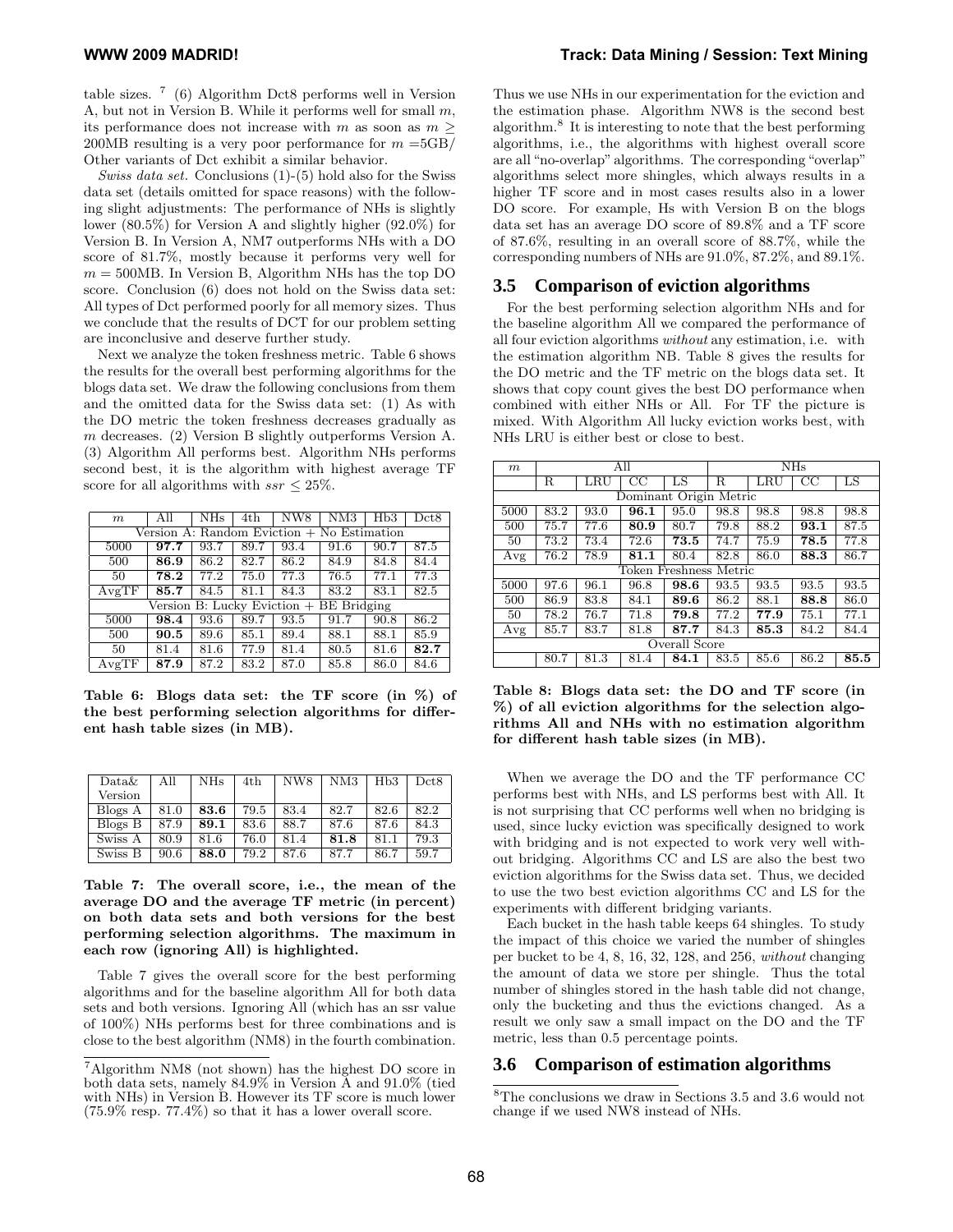For the best performing selection algorithm NHs and the "no-selection" baseline algorithm All combined with the two best performing eviction algorithms CC and LS we experimented with all four different estimation algorithms. Table 9 and Table 10 give the results on the blogs data set. From this data we draw the following conclusions: (1) When used with lucky eviction both expansion and bridging give a considerable improvement when used alone, but they work best in combination. (2) When using CC eviction all estimation algorithms perform roughly the same. (3) Algorithm BE even helps when  $m = 5GB$ , i.e., when 34-58% of the shingles can be kept. When combined with the "no-selection" algorithm All it achieves an almost perfect result of 98.4% DO score and 99.2% TF score. The results for the Swiss data set (omitted) confirm these conclusions.

| m    |               |      | $NHS + CC$ |                        | $NHs + LS$ |      |      |      |
|------|---------------|------|------------|------------------------|------------|------|------|------|
|      | NB            | E    | В          | BE                     | NB         | E    | в    | ΒE   |
|      |               |      |            | Dominant Origin Metric |            |      |      |      |
| 5000 | 98.8          | 98.8 | 97.4       | 98.5                   | 98.8       | 98.8 | 97.4 | 98.5 |
| 500  | 93.1          | 93.1 | 92.1       | 92.7                   | 87.5       | 92.3 | 92.6 | 93.7 |
| 50   | 78.5          | 78.8 | 77.9       | 79.2                   | 77.8       | 82.4 | 83.0 | 84.3 |
| Avg  | 88.3          | 88.7 | 87.6       | 88.4                   | 86.7       | 89.7 | 89.7 | 91.0 |
|      |               |      |            | Token Freshness Metric |            |      |      |      |
| 5000 | 93.5          | 93.5 | 93.6       | 93.6                   | 93.5       | 93.5 | 93.6 | 93.6 |
| 500  | 88.8          | 88.6 | 89.3       | 88.6                   | 86.0       | 88.4 | 89.5 | 89.6 |
| 50   | 75.1          | 75.5 | 76.4       | 75.8                   | 77.1       | 80.0 | 81.5 | 81.6 |
| Avg  | 84.2          | 84.2 | 85.0       | 84.5                   | 84.4       | 86.2 | 87.1 | 87.2 |
|      | Overall Score |      |            |                        |            |      |      |      |
|      | 86.2          | 86.4 | 86.3       | 86.5                   | 85.5       | 87.9 | 88.4 | 89.1 |

Table 9: Blogs data set: the DO and TF score (in %) of all bridging algorithms with the selection algorithm NHs and the eviction algorithms CC and LS, for different hash table sizes  $m$  (in MB).

| $\boldsymbol{m}$ |             |      | $ALL + CC$ |      | $ALL + LS$             |      |      |                   |
|------------------|-------------|------|------------|------|------------------------|------|------|-------------------|
|                  | $_{\rm NB}$ | E    | В          | ΒE   | $_{\rm NB}$            | E    | В    | BE                |
|                  |             |      |            |      | Dominant Origin Metric |      |      |                   |
| 5000             | 96.8        | 96.6 | 96.6       | 96.4 | 98.6                   | 98.5 | 98.4 | 98.4              |
| 500              | 84.1        | 84.0 | 84.4       | 83.8 | 89.6                   | 90.5 | 90.3 | 90.5              |
| 50               | 71.8        | 71.9 | 72.0       | 71.9 | 79.8                   | 81.3 | 81.2 | $\overline{8}1.4$ |
| Avg              | 81.8        | 81.8 | 81.9       | 81.7 | 87.7                   | 88.5 | 88.4 | 88.6              |
|                  |             |      |            |      | Token Freshness Metric |      |      |                   |
| 5000             | 96.1        | 96.6 | 95.2       | 96.1 | 95.0                   | 99.5 | 97.9 | 99.2              |
| 500              | 80.9        | 82.9 | 82.1       | 82.3 | 80.7                   | 90.2 | 89.2 | 90.6              |
| 50               | 72.6        | 75.5 | 74.4       | 75.3 | 73.4                   | 78.9 | 78.2 | 79.7              |
| Avg              | 81.0        | 82.7 | 81.5       | 82.3 | 80.3                   | 87.7 | 86.6 | 87.9              |
| Overall Score    |             |      |            |      |                        |      |      |                   |
|                  | 81.4        | 82.2 | 81.7       | 82.0 | 84.0                   | 88.1 | 87.5 | 88.3              |

Table 10: Blogs data set: the DO and TF score  $\left( \text{in } \% \right)$  of all bridging algorithms with the selection algorithm All and the eviction algorithms CC and LS, for different hash table sizes  $m$  (in MB).

To understand the performance of BE estimation better we varied the "length" of bridges, i.e. parameter  $T$  that limits how many selected shingles a bridge can span. The tables above use  $t = 30$ . We first report the results for the blogs data set. For Algorithm All with lucky eviction and BE estimation the average DO score (averaged over all values of m) is 87.4% for  $T = 10$  and it is continuously increasing with T up to 88.3% for  $T = 1000$ . The reason is that increasing T leads to a small improvement for all hash table sizes, except for  $m = 5GB$  where the DO score is unchanged.

The average TF metric shows the same behavior. For the selection algorithm NHs we see improvements of the same magnitude on the blogs data set when increasing  $T$ , but only for  $m \leq 500MB$ . On the Swiss data set, however, there is barely any change when increasing T for All and only an improvement of up to 0.35 percentage points for NHs. This results in a small improvement in the overall score when increasing the length of bridges. At first this seems surprising since the average size of a copied block is less than 20 tokens (see Table 1.) However, the distribution of the number of tokens in copied blocks has a very long tail and the larger we set T the more of these long copied blocks are bridged.

We also studied for different hash table sizes how many of the shingles are labeled with an origin that is not the default origin due to bridging and expansion. More precisely, we measured for how many selected shingles did the estimation algorithm NB give the default origin while BE did not give the default origin. We call such a shingle an extra-labeled shingle. Table 11 shows for the selection algorithm NHs on the blogs data set that the number of extra-labeled shingles increases from 6694 for  $m=5GB$  to 133,737 for  $m=20MB$ . It also shows that the percentage of extra-labeled shingles with correct origin (i.e. the accuracy) increases from 10.5% for  $m=5GB$  to 98.6% for  $m=20MB$ . Thus as m decreases many more shingles are labeled due to bridging and expansion and more and more of them are correctly labeled. The reason is that for  $m=5GB$  most of the copied selected shingles are found in the hash table and thus when bridging is applied it is mostly too aggressive. The situation is completely reversed for m=20MB. Barely any copied selected shingles are found in the hash table and bridging and expansion are a useful technique for restoring the missing information.

| m    | number of extra-labeled shingles | Accuracy |
|------|----------------------------------|----------|
| 5000 | 6694                             | 10.5     |
| 2000 | 8139                             | 30.8     |
| 1000 | 33003                            | 84.8     |
| 500  | 122614                           | 96.6     |
| 200  | 163484                           | 98.3     |
| 100  | 155107                           | 98.6     |
| 50   | 154093                           | 98.8     |
| 20   | 133737                           | 98.6     |

Table 11: Blogs data set and selection algorithm NHs: The number of extra-labeled shingles and the accuracy (in percent) of the origin of extra-labeled shingles for different hash table sizes (in MB).

### **3.7 Overall evaluation**

The performance of NHs with lucky eviction and BE estimation is very strong: On the blogs, resp. Swiss data set its DO score varies from 98.5%, resp. 97.8% for  $m = 5GB$  (34%) of the data) to 79.7%, resp. 80.9% for  $m = 20MB$  (0.1% of the data). Its TF score decreases from 93.4%, resp. 89.0% (Swiss) for  $m = 5GB$  to 78.1%, resp. 76.7% for  $m = 20MB$ . Both metrics are dropping quite smoothly. That is exactly the kind of behavior one likes to see in real systems. The average DO score is 90.9% on the blogs data set and 91.0% for the Swiss data set. Algorithm All (when combined with lucky eviction and expansion-only estimation) has a lower DO score than NHs on both data sets for all memory sizes higher DO score except for  $m = 5GB$ , resulting in a lower average DO score of 87.5% on the blogs data set and 90.4%